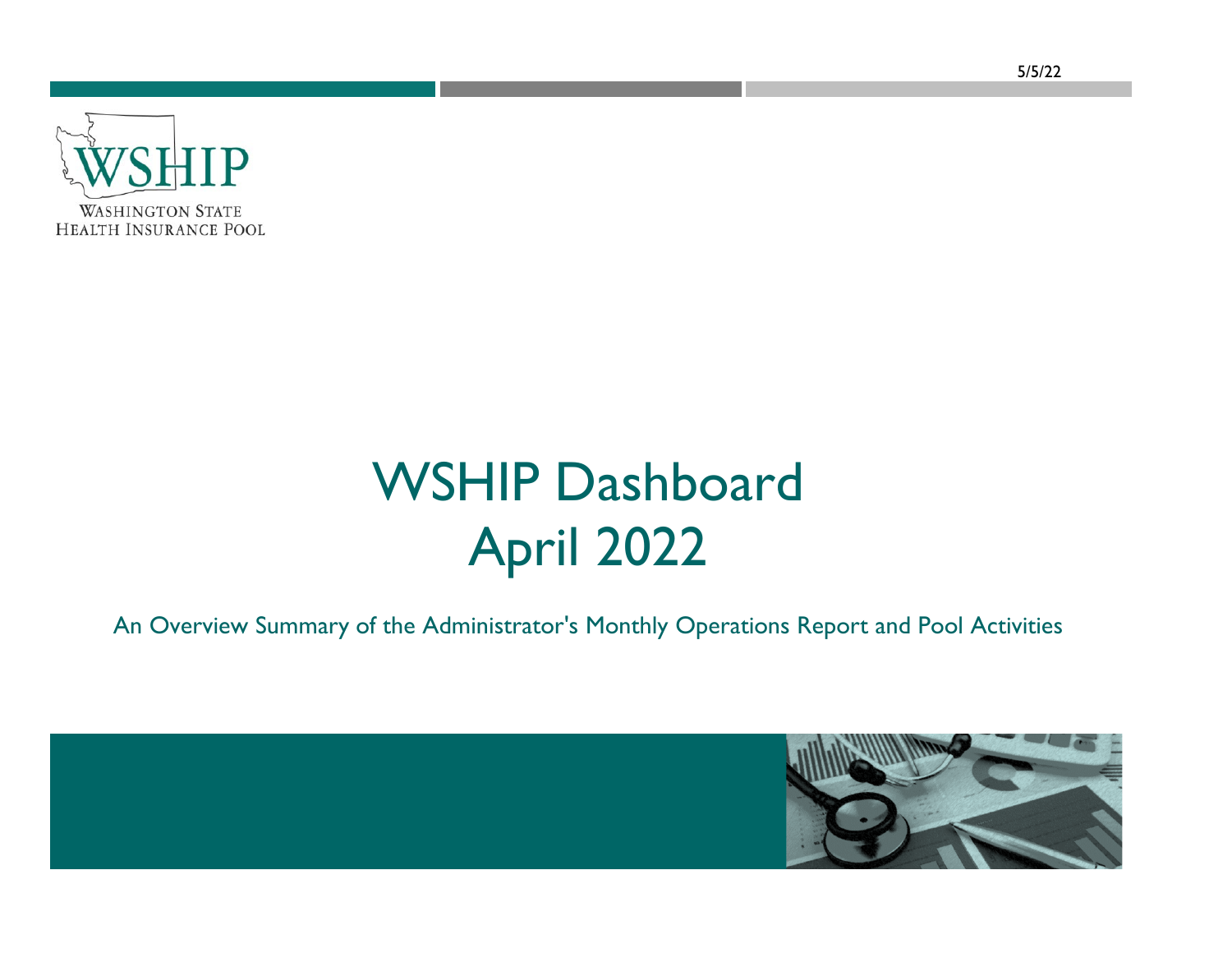**WASHINGTON STATE HEALTH INSURANCE POOL** 

### Enrollment Summary



| <b>Applications</b><br><b>Received</b> |  |  |  |  |  |  |  |  |
|----------------------------------------|--|--|--|--|--|--|--|--|
| Medicare: 0                            |  |  |  |  |  |  |  |  |
| Non-Medicare: 0<br>(Closed)            |  |  |  |  |  |  |  |  |
|                                        |  |  |  |  |  |  |  |  |

| <b>Individuals</b>      | Apr-21   | $May-21$  | $ un-2 $            | $ ul-2 $  | Aug-21    | Sep-21   | $Oct-21$ | $Nov-21$  | Dec-21                                                                          | $Jan-22$  | $Feb-22$  | $Mar-22$  | <b>Apr-22</b> |
|-------------------------|----------|-----------|---------------------|-----------|-----------|----------|----------|-----------|---------------------------------------------------------------------------------|-----------|-----------|-----------|---------------|
| <b>Total Enrollment</b> | 1268     | 1247      | 1239                | 1224      | 1173      | 1143     | 1062     | 1057      | 1051                                                                            | 1033      | 1000      | 976       | 972           |
| 3rd Party Sponsorship   | 813(64%) |           | 792 (64%) 787 (64%) |           |           |          |          |           | 776 (63%) 734 (63%) 711 (62%) 638 (60%) 633 (60%) 629 (60%) 622 (60%) 600 (60%) |           |           | 581 (60%) | 579 (60%)     |
| Non-Medicare            | 146(77%) | 145(77%)  | 145 (77%)           | 144 (77%) | 144 (77%) | 137(77%) | 138(77%) | 138(77%)  | 138(77%)                                                                        | 136 (78%) | 136 (78%) | 136 (78%) | 136 (78%)     |
| <b>EHIP</b>             | 127      | 26        | 126                 | 25        | 125       | 123      | 123      | 123       | 123                                                                             | 22        | 22        | 122       | 122           |
| Other (Mostly AKF)      | 9        | 9         | 9                   | 9         | 9         | 4        |          | 15        | 15 <sub>1</sub>                                                                 | 4         | 14        | 4         | 13            |
|                         |          |           |                     |           |           |          |          |           |                                                                                 |           |           |           |               |
| Medicare (Mostly AKF)   | 667(62%) | 647 (61%) | 642 (61%)           | 632(61%)  | 590 (60%) | 574(60%) | 500(57%) | 495 (56%) | 491 (56%)                                                                       | 486 (57%) | 464 (56%) | 445 (56%) | 443 (56%)     |



### **Medicare Member Profile**

Average Age: 61 Gender: Female 41% Male 59% Top Diagnosis: Kidney & Urinary Disease

#### **Non-Medicare Member Profile**

Average Age: 46 Gender: Female 30% Male 70% Top Diagnosis: HIV / AIDS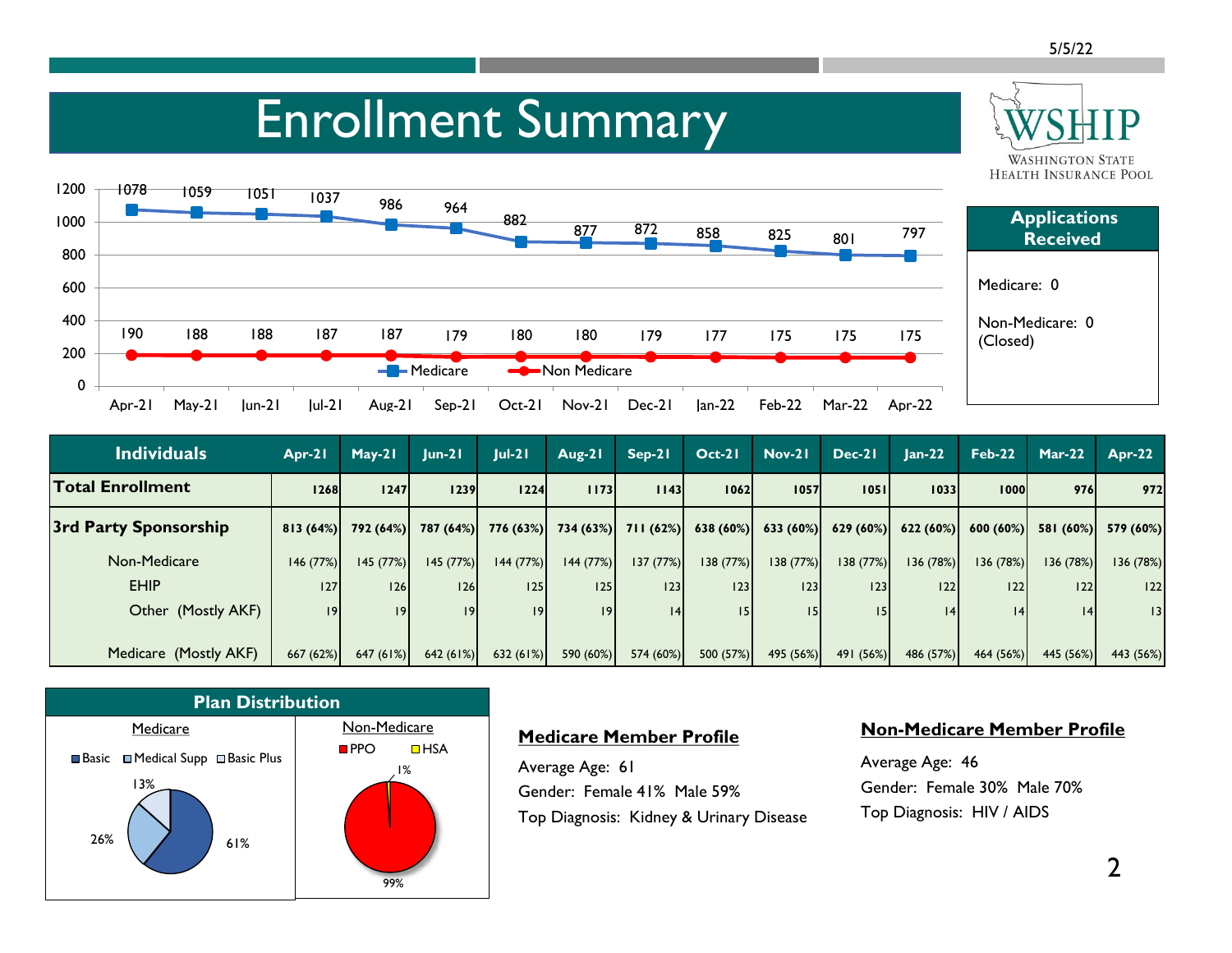### **Monthly Activity WASHINGTON STATE HEALTH INSURANCE POOL Claims Paid Per Member Per Month High Dollar Claims (over**  \$10,000 **\$100,000)** \$8,000 \$6,000 \$4,000 1 Claim: \$2,000 Providence Health,  $$-$ Dx: Liver cell carcinoma Apr-21 May-21 Jun-21 Jul-21 Aug-21 Sep-21 Oct-21 Nov-21 Dec-21 Jan-22 Feb-22 Mar-22 Apr-22 Amt Pd: \$100,439.62——• Medicare PMPM (Secondary Coverage) — • Non-Medicare PMPM **Medical & Pharmacy Claims Paid H**-Medicare Medical Claims Paid **Medicare Rx Claims Paid** Medicare Rx Claims Paid **-A**-Non-Medicare Medical Claims Paid **-** - Non-Medicare Rx Claims Paid \$1,400,000 \$1,200,000 \$1,000,000 \$800,000 \$600,000 \$400,000 \$200,000 \$- Apr-21 May-21 Jun-21 Jul-21 Aug-21 Sep-21 Oct-21 Nov-21 Dec-21 Jan-22 Feb-22 Mar-22 Apr-22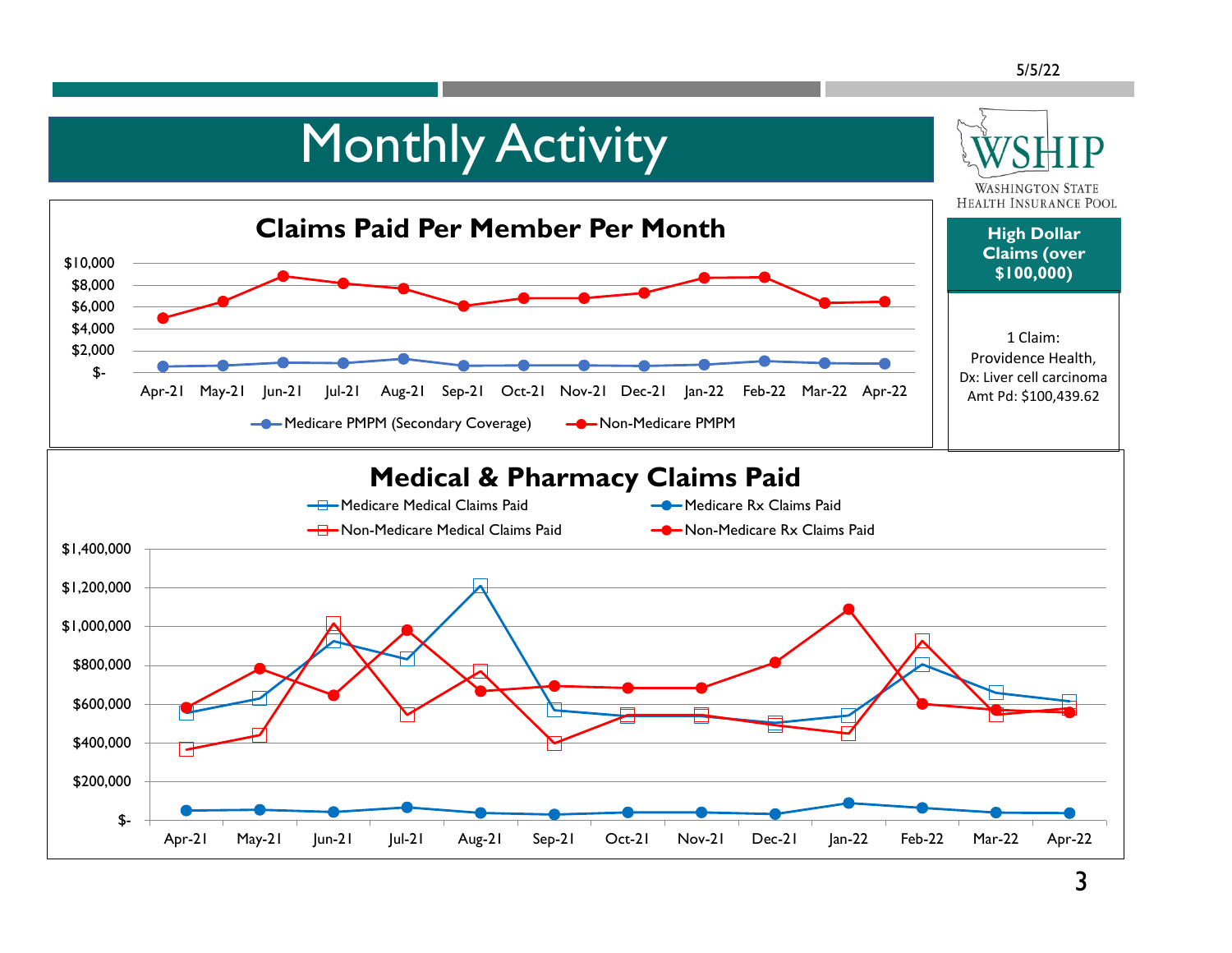# **Monthly Activity**



#### **HEALTH INSURANCE POOL Service Levels Metric Apr-21 May-21 Jun-21 Jul-21 Aug-21 Sep-21 Oct-21 Nov-21 Dec-21 Jan-22 Feb-22 Mar-22 Apr-22 Customer Service:**  Average Calls per Day 24 23 36 32 25 25 36 29 42 44 33 34 35 Speed of Answer (Standard 60 Sec) 94 56 67 57 53 48 46 43 55 87 270 268 171 Top Call Reason Status| Status| Status| Status| Status| Status| Status| Status| Status| Status| Status| Status| Status| Status **Claims:**  Claims Processing Accuracy 100.0% 98.8% 99.0% 99.6% 99.6% 99.3% 99.6% 98.1% 99.5% 100.0% 100.0% 100.0% 100.0% (Standard 97%) 30-Day Clean Claims Processing 100.0% 100.0% 100.0% 100.0% 100.0% 100.0% 100.0% 100.0% 100.0% 100.0% 100.0% 100.0% 100.0% (Standard 100%)